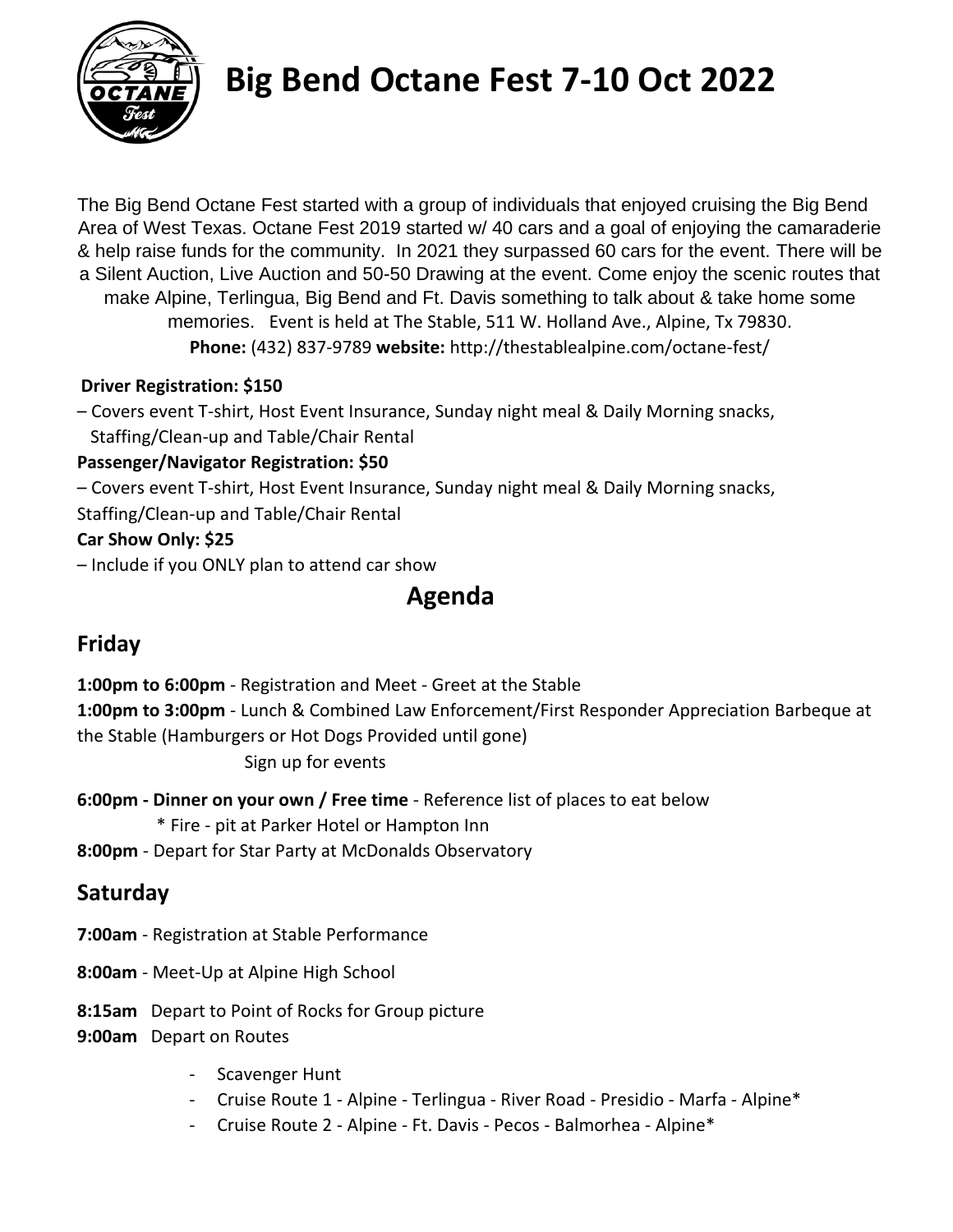**3:00pm** - Estimated End of Day of cruising

**6:00pm - Dinner on your own / Free time** - Reference list of places to eat below

**8:00pm** - Depart for Star Party at McDonalds Observatory

**9:00pm** - \* Fire - pit at Parker Hotel or Hampton Inn

## **Sunday**

- **7:00am** Late Registration and Drivers meeting at Stable Performance
- **8:00am** Depart for Events
	- Scavenger Hunt
	- Route 1 Alpine Ft Davis VanHorn Valentine Marfa Alpine
	- Route 2 Alpine Marfa Ft. Davis Balmorhea Alpine
- **2:00pm** Scavenger Hunt Check in

**3:00pm** - Car Show- Cruise-In

- **5:00pm** Dinner
- **6:00pm** Awards Silent Auction Live Auction 50/50
- **9:00pm** \* Fire pit at Parker Hotel or Hampton Inn

## **Monday**

- 9:00am Depart Home (On your own) **Optional Cruise** – Open Road Race Tour (Uncles) Alpine – Sanderson – Fort Stockton
- 12:00pm Lunch & Depart (K-Bobs)

## **Places to Eat and Visit**

### **Recommend you call all places to verify they are open**

### **Eat**

- 1- **Marfa Spirit Company** Distillery 320 W El Paso St, Marfa, TX 79843
- 2- **Brick Vault Brewery and Barbecue** 102 Northwest 1st Street #90w, Marathon, TX 79842
- 3- **Château Wright Winery and Sandwich Bar** 125 Blue Mountain Trail, Fort Davis, TX 79734
- 4- **Big Bend Coffee Roasters**, 510 W San Antonio St, Marfa, TX 79843
- 5- **Alta Marfa Winery,** 1305 W San Antonio St, Marfa, TX 79843
- 6- **The Capri,** 603 W San Antonio St, Marfa, TX 79843
- 7- **Guzzi Up,** 202 W Holland Ave, Alpine, TX 79830
- 8- **Reata Restaurant-Alpine, TX**, 203 N 5th St, Alpine, TX 79830
- 9- **Old Gringo Coffee and Cocktails Bar and Grill**, 101 W Ave E, Alpine, TX 79830
- 10- **Blue Mountain Bar and Grill,** 109 State St, Fort Davis, TX 79734
- 11- **Fort Davis Drug Store,** 111 State St, Fort Davis, TX 79734 (Closed Saturday Open Sunday)